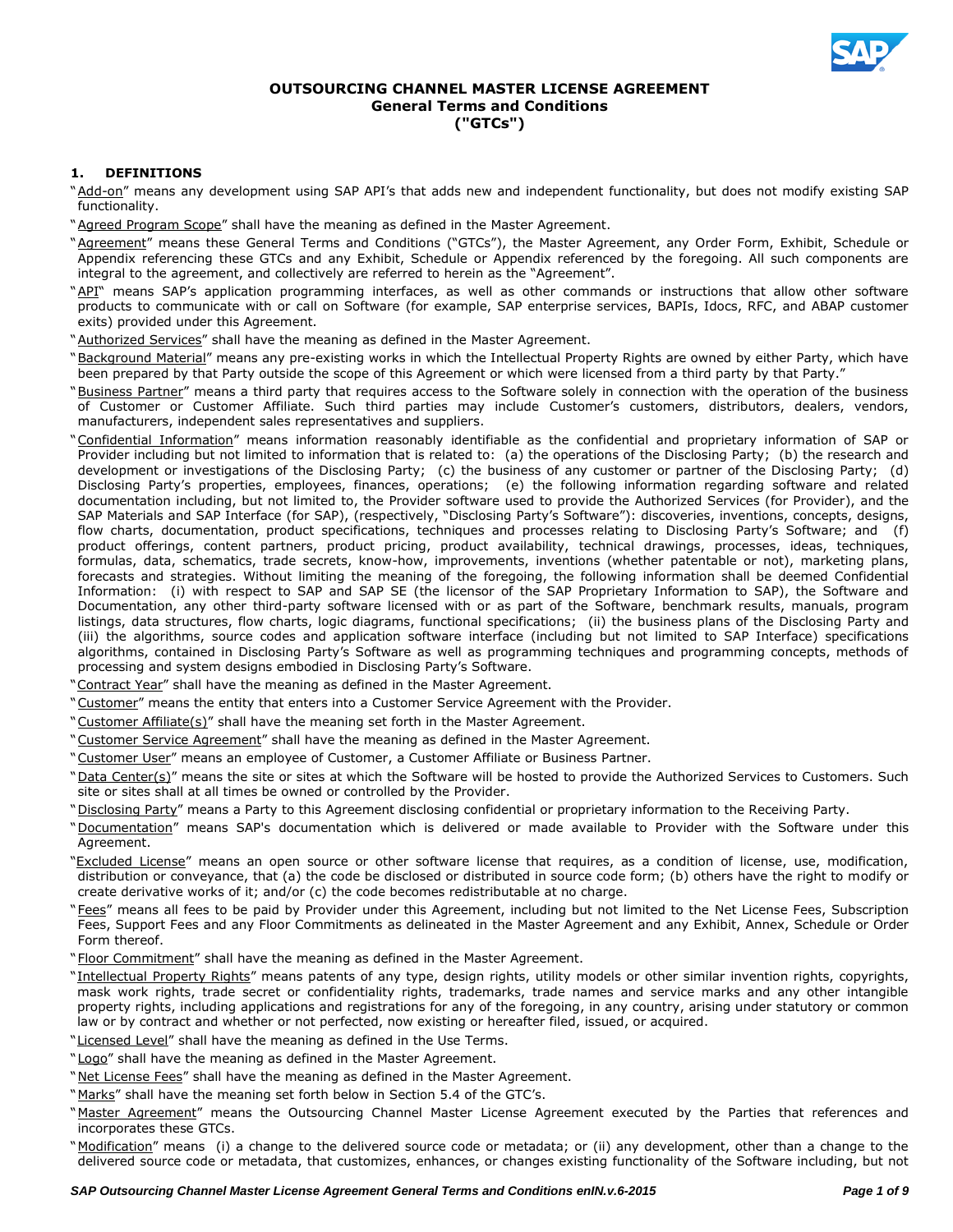limited to, the creation of any new application program interfaces, alternative user interfaces or the extension of SAP data structures; or (iii) any other change to the Software (other than an Add-on) utilizing or incorporating any SAP Materials (defined below).

"Order Form" shall have the meaning as defined in the Master Agreement.

- "Order Form Term" means the duration, as defined in each Order Form, of the licenses granted under such Order Form.
- "Party" or "Parties" shall have the meaning as defined in the Master Agreement.
- "Price List" shall have the meaning as defined in the Master Agreement.
- "Provider Affiliate" means any legal entity in which the Provider, directly or indirectly, holds more than fifty percent (50%) of the shares or voting rights. Any such legal entity shall be considered an Affiliate for only such time as such interest is maintained.
- "Receiving Party" means a Party receiving confidential or proprietary information from the Disclosing Party.
- "Redistributable Files" means the function modules and sample code files identified in the Documentation for inclusion and distribution with Provider created Add-ons.
- "SAP Affiliate" means any legal entity in which SAP SE, directly or indirectly, holds more than fifty percent (50%) of the shares or voting rights. Any such legal entity shall be considered an Affiliate for only such time as such interest is maintained.
- "SAP Interface" means any application interface developed by or with SAP or any SAP Affiliate that resides on or in the Software and which, when activated by the Provider's software or tools, will give access to the Software.
- "SAP Materials" means any software, programs, tools, systems, data, or other materials made available by SAP to Provider in the course of the performance under this Agreement including, but not limited to, the Software and Documentation.
- "SAP Support" shall have the meaning as defined in the Master Agreement.
- "SAP Support Fees" shall mean those fees that are due and payable in accordance with the Order Forms executed under the Master Agreement for the support services rendered by SAP pursuant to the SAP Support valid for this Agreement.
- "SAP Trademarks" shall have the meaning set forth below in Section 5.1 of the GTC's.
- "Screen Access" means Use of the Software solely through remote access and solely for the purpose of entering and accessing data and requesting Provider to process such data. For the sake of clarity, Screen Access shall not include the Software being installed on the hardware of the Customer.
- "Software" shall have the meaning as defined in the Master Agreement.
- "Subscription Fees" means the annual license fees for the Software licensed under an Order Form, which incorporate both the Net License Fee and the Support Fee.
- "Term" shall have the meaning as defined in the Master Agreement.
- "Third Party Software" shall have the meaning as defined in the Master Agreement.
- "Use" or "Using" shall have the meaning as defined in the Master Agreement.
- "Use Terms" shall have the meaning as defined in Section 2.1 in the Master Agreement.
- "Wind Down" shall have the meaning as defined in the Master Agreement.

Other defined terms not included above shall have the meanings set forth herein.

### **2. SCOPE OF RELATIONSHIP**

- 2.1 No exclusivity. SAP and Provider agree to collaborate on a non-exclusive basis as detailed in this Agreement, to enable the provision of Authorized Services by Provider. Each Party is free to conduct business with other partners at its sole discretion.
- 2.2 Provider offers its services in its own name, at its own risk, and for its own account, to Customer. Provider conducts its own business with Customer and is not acting as an agent of SAP or in any other way representing SAP. Provider shall, in correspondence and otherwise in connection with the provision of services always clearly indicate that SAP is the copyright owner, author, and developer of the Software.
- 2.3 Provider shall advise Customer that SAP Support for the Software licensed under the Master Agreement can only be delivered by SAP to the Provider and that SAP will not provide direct support to the Customer for the Software utilized by the Provider to deliver any Authorized Services, even if the Customer is an existing SAP customer with a current SAP maintenance and support agreement for SAP software. If the Customer is an existing SAP customer, then Provider shall advise Customer that the Software utilized by the Provider to deliver any Authorized Services will not be covered by the Customer's current SAP maintenance and support agreement for SAP software.

## **3. LICENSE GRANT**

### **3.1 Grant of License**

- 3.1.1Subject to the terms and conditions of this Agreement and the specific limitations set forth in the Master Agreement and the Order Forms, SAP hereby grants Provider the non-exclusive right and license within the Agreed Program Scope to Use Software in the Data Center(s) solely as required for the provision of Authorized Services to its Customers for the duration of the applicable Order Form Term.
- 3.1.2 Sub-Licenses. Provider shall be entitled to grant non-perpetual, non-exclusive and non-transferable sub-licenses to Customer for the applicable Order Form Term, limited to providing Customer Users Screen Access to the Software (the "Sub-Licenses").
- 3.1.3No Provider internal use. Under the terms of this Agreement, Provider shall not be allowed to Use Software for its own internal operational needs or to provide Authorized Services to Provider, Provider Affiliates, any entity controlling Provider, or any entities controlled by a common entity as Provider.
- 3.1.4SAP owns all rights and title, including all Intellectual Property Rights, in and to SAP software as made available by SAP to Provider. Provider is only granted a limited license to the Software as expressly stated in this Agreement.
- 3.1.5 The terms and conditions of this Agreement relative to "Software" apply to Third Party Software except (i) Provider shall not make Modifications and/or Add-ons to Third Party Software or otherwise modify Third Party Software unless expressly authorized by SAP; and (ii) subject to the document order of precedence, as otherwise stated in the Use Terms.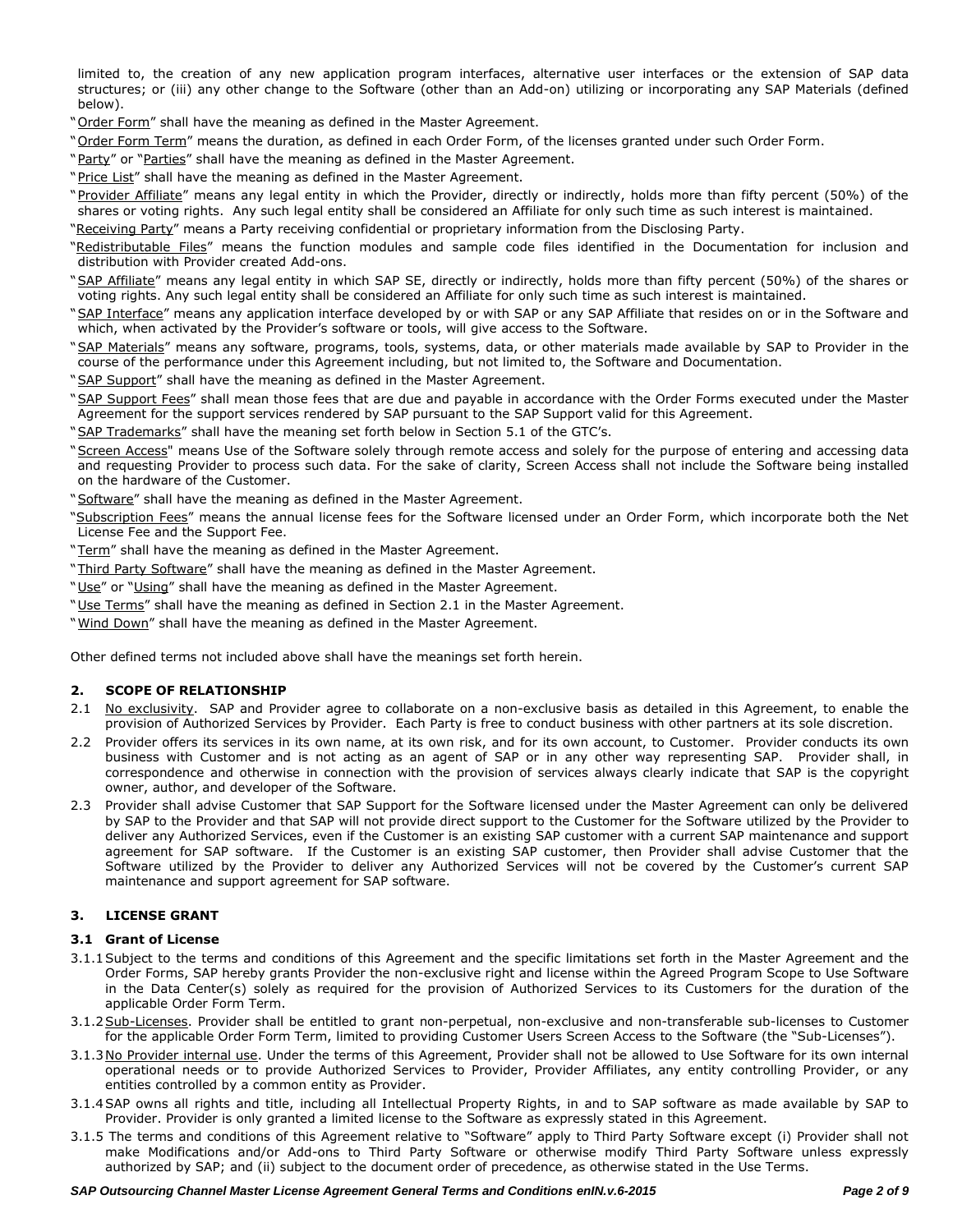3.1.6Provider has to license any Software which is required to provide Authorized Services to Customers, including, but not limited to any prerequisite defined in (i) the Use Terms, or (ii) the Price List. Authorized Services may be provided in conjunction with the SAP Software licensed to Customers by SAP or its affiliates or resellers pursuant to a Customer's license agreement for the Use of SAP Software. Any use by Provider, of such SAP Software licensed to Customer shall be in accordance with the Customers license obligations under the SAP license agreement for the use of such SAP Software and be subject to the respective Named User type and in accordance with the identified Licensed Level under that license agreement. Customer and Provider must comply with the provisions of the Use Terms at all times.

# **3.2 Third Party Access to the Software**

3.2.1 An authorized third party acting on behalf of the Provider may access the Software so long as: (i) such third party is accessing the Software solely on behalf of Provider to support Provider in its exercise of the rights set forth in Section 3.1 in conformance with the Agreement; (ii) such third party is subject to confidentiality obligations that are at least as restrictive as those set forth in Section 9; and (iii) Provider is responsible for any breach of this Agreement caused by such third party.

3.2.2The Sub-Licenses may include the right to allow an authorized third party acting on behalf of the Customer to have Screen Access to the Software so long as: (i) such third party is utilizing the Screen Access solely for the consumption of Authorized Services on behalf of Customer to run Customer's internal business processes; (ii) such third party is subject to confidentiality obligations that are at least as restrictive as those set forth in Section 9; and (iii) Customer is responsible for any breach of the Customer Services Agreement caused by such third party.

### **3.3 Reporting Obligations and Audit Rights**

- 3.3.1Provider shall provide all information requested by SAP necessary to fulfill any obligations for payment of royalties to SAP's business partners arising as a result of licenses under this Agreement for Third Party Software or other software components.
- 3.3.2Upon SAP's reasonable request, Provider shall deliver to SAP a report, as defined by SAP, evidencing Provider's Use of the Software licensed under this Agreement, which shall be in addition to any other reporting obligations of Provider as set out in this Agreement.
- 3.3.3Subject to limitations under contract and law and without gathering or transmitting to SAP any content or other confidential information of Provider or Customer, SAP may implement the Software so that each system generates and transmits to SAP information related to Use of the Software by Provider and/or the Customers. Provider will support SAP in accordance with SAP's reasonable instructions, including but not limited to preparing a measurement log within four (4) weeks of SAP's request, such requests not to be made more often than on a quarterly basis. The measurement shall be carried out using only the unaltered SAP tools provided by SAP and the result of the measurement is to be transmitted to SAP promptly in unaltered form.
- 3.3.4SAP shall be permitted upon fifteen (15) days prior notice to audit (at least once annually and in accordance with SAP standard procedures, which may include on-site and/or remote audit) the usage of the Software. Provider shall cooperate reasonably in the conduct of such audits.
- 3.3.5In the event a report or an audit reveals that (i) Provider underpaid license fees and/or SAP Support fees to SAP and/or (ii) the Use of the Software by Provider or Customer is in excess of the Licensed Level of the Order Forms executed under the Master Agreement, Provider shall pay such underpaid fees and/or for such excess usage based on SAP List of Prices and Conditions for Software and Support governing use in effect at the time of the audit, and shall execute an additional Order Form in accordance with the terms of this Agreement to effect the required licensing of any additional quantities or levels, but SAP's right to receive payment of those fees shall not be dependent upon signature of such Order Form. Reasonable costs of SAP's audit shall be paid by Provider if the audit results indicate usage in excess of the licensed quantities or levels. SAP reserves all rights at law and equity with respect to both Provider's underpayment of license fees or SAP Support fees and usage in excess of the license quantities or levels or in breach of the license granted herein.
- 3.3.6Use of the Software licensed hereunder may require third party software or hardware (including but limited to databases, operating systems and servers). Unless specifically licensed in the Master Agreement, this Agreement does not contain a license to use such additional materials.

### **4. CUSTOMER SERVICE AGREEMENT**

- 4.1 To give effect to the obligations, limitations and liabilities contained in this Agreement, Provider agrees that prior to granting Customer access to the Authorized Services, Provider will enter into a Customer Service Agreement with Customer that includes (i) a grant of license to the Customer and its Customer Users which corresponds with and does not exceed Provider's rights as set out in Section 3 and (ii) a provision according to which SAP shall be entitled to claim damages or seek equitable relief as a third party beneficiary in case the Customer violates any of the license terms of the Customer Service Agreement. Nothing in this Agreement shall prevent SAP from pursuing an action for an infringement of SAP's intellectual property rights by the Customer.
- 4.2 If requested by SAP, Provider will represent and warrant to SAP that Provider has entered into such a Customer Service Agreement with Customer, provided always that no contractual relationship will exist between SAP and any Customer except as set forth in Section 4.1 above or under any supplementary contract which SAP expressly agrees to enter into directly with a Customer in connection with the Authorized Services.

### **5. TRADEMARK LICENSE**

- 5.1 To the extent usage is specifically allowed in the Master Agreement, SAP grants to Provider for the Term of the Agreement a revocable, nonexclusive, nontransferable license to use the Logo as set forth in the SAP Partner Logo Usage Guidelines in any countries allowed under the Agreed Program Scope and in accordance with the terms of this Section 5. This license to use the Logo includes the right to use the SAP corporate logo as part of the Logo (together "SAP Trademarks"). Provider is not permitted to grant sublicenses to SAP Trademarks.
- 5.2 SAP will provide the most recent version of the SAP Partner Logo Usage Guidelines to Provider upon Provider's written request. SAP may, at its sole option, change the SAP Partner Logo Usage Guidelines but will provide the new version to Provider. Provider will conform its usage of the Logo to the new SAP Partner Logo Usage Guidelines immediately upon receipt. If Provider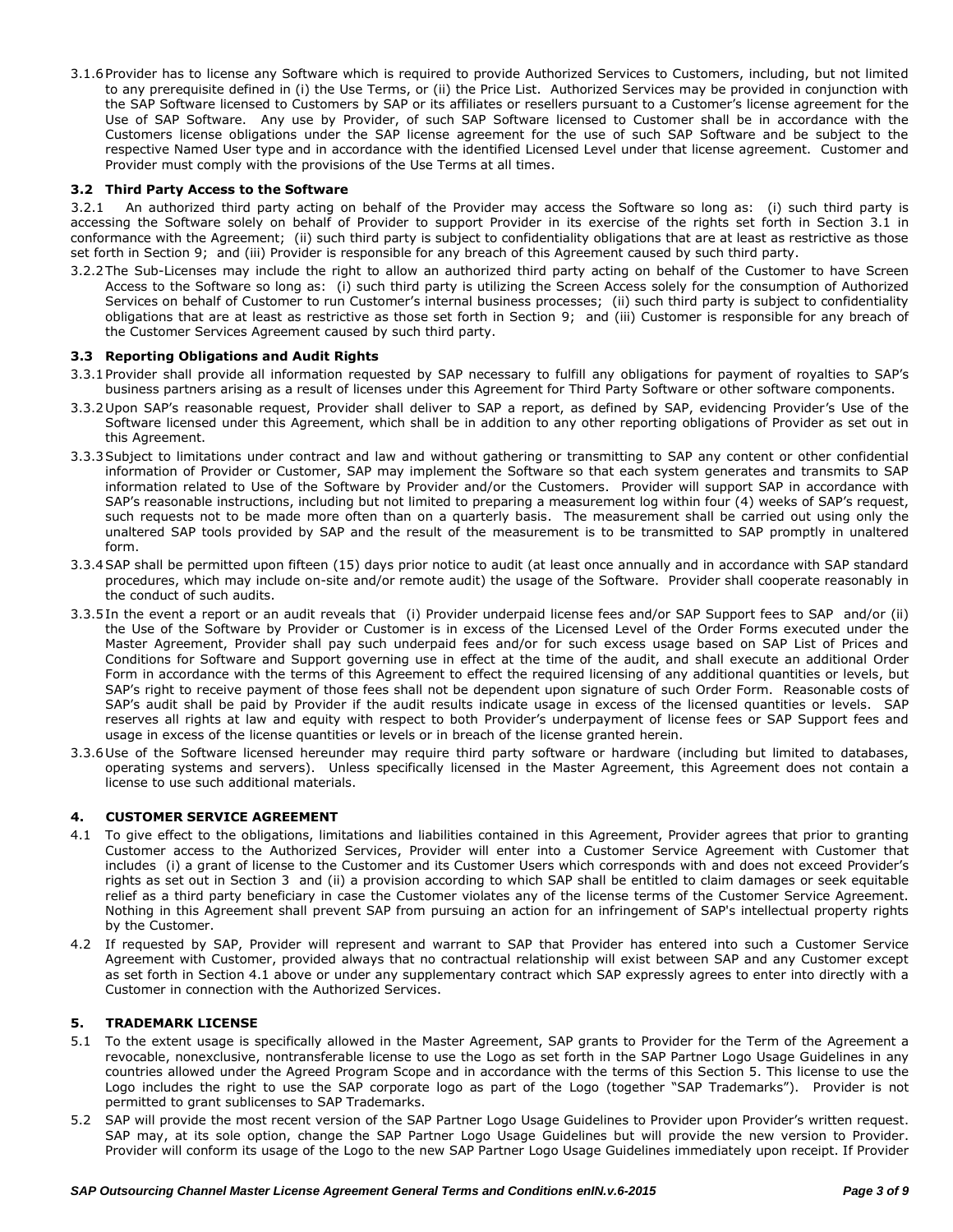does not agree to the proposed changes, SAP shall be entitled to terminate Provider's right to use the Logo with immediate effect.

- 5.3 Provider shall not contest the validity of SAP Trademarks or support the contesting of its validity and shall not derive any right against SAP through its permitted use of SAP Trademarks. In its use of SAP Trademarks, Provider shall indicate that the SAP Trademark is registered by and for SAP. In this context Provider acknowledges that SAP is the sole owner of rights in the SAP Trademarks Provider is permitted to use. Provider undertakes to make all those declarations and provide all those documents for the benefit of SAP as SAP may require in the prosecution of its rights in the SAP Trademarks. All advertising and sales material used by Provider for the Software must bear the notices prescribed by SAP concerning trademarks and other identifying marks. Provider must refrain from registering SAP's name (or any domain name incorporating name or trademarks) or SAP's logo (or any names, logos, domain names or trademarks which are confusingly similar to any of them) for itself or permitting third parties to using or otherwise exploiting SAP's name, logo or trademark (or any name, logo, trademark or domain name which are confusingly similar to any of them). Provider must, at SAP's choice, either transfer any rights regarding such logos, trademarks and domain names to SAP as soon as they arise or permit SAP to exploit them in any countries globally. Provider must afford SAP such assistance as may be necessary for SAP to obtain at SAP's expense the appropriate registrations for protection in any such country. Any provision adding to or differing from the above must be agreed in writing.
- 5.4 Provider shall provide samples of its advertising copy and sales literature for the Authorized Services, in their original language and in English, as applicable, to SAP on its request. SAP reserves the right to review and approve all uses of SAP's Trademarks, service marks, or trade names in Provider's advertising and promotion of the Software and Authorized Services, prior to use. Such approval will not limit Provider's obligation to comply with all applicable laws and will not be deemed an endorsement or approval of any advertising content.
- 5.5 SAP shall have permission to list Provider with name and logo on its website and marketing material as an SAP partner in the business field as it relates to the Authorized Services without the requirement to seek Provider's written permission for each such listing, unless such permission is rescinded by Provider in writing.
- 5.6 Except as stated above, no Party has the right to use or display the other Party's names, trademarks, trade names, logos, or service marks ("Marks") without prior written approval. Notwithstanding the foregoing, nothing contained in this Agreement shall affect either Party's rights to use any trademarks, service marks or proprietary words or symbols of the other Party to properly identify the goods or services of such other Party to the extent permitted by applicable law or by written agreement between the Parties.
- 5.7 Each Party agrees to promptly notify the other Party of any unauthorized use of the other Party's Marks or proprietary words or symbols of which it has actual knowledge. Each Party shall have the sole right and discretion to enforce any rights and claims regarding its Marks or unfair competition related thereto. Each Party agrees to provide the other Party with its reasonable cooperation and assistance at the requesting Party's expense with respect to any such infringement proceedings.
- 5.8 If at any time SAP determines that the laws or policies of any country are or become materially insufficient to protect its intellectual or proprietary rights in the Software, SAP may restrict or terminate Provider's rights to use the SAP Trademarks in or to that country, on written notice to Provider. Provider shall take all actions reasonably necessary to comply with and enforce any such restriction or termination.

# **6. REMUNERATION, PAYMENT TERMS, TAXES AND DELIVERY**

- 6.1 Fees. Provider shall pay to SAP the Fees on such terms and in the amount as set forth in the Master Agreement or any Order Forms, Schedules or Exhibits thereof. Additionally, Provider commits to pay the Floor Commitments set forth in the Master Agreement, if any, such amounts to be invoiced pursuant to the terms of the Master Agreement. Provider can offset claims only if they are uncontested or awarded by final and binding court or arbitration panel order. Any Fees not paid when due shall accrue interest at the rate of 18% per annum, but not to exceed the maximum amount as allowed by the applicable law. Provider shall not be entitled to any refund of the Fees paid for under this Agreement.
- 6.2 Taxes. All taxes, including, without limitation, VAT, GST, sales, use, property, excise, service, or similar taxes or customs duties, except income or corporation taxes of SAP, will be borne by Provider. If any such tax or duty has to be withheld or deducted from any payment under this Agreement, Provider will increase payment under this Agreement by such amount as shall ensure that after such withholding or deduction SAP shall have received an amount equal to the payment otherwise required. Income or corporation taxes of SAP will be borne by SAP. If Provider is required to withhold income or corporation tax or a similar tax from any payment to SAP under this Agreement Provider shall be entitled to withhold or deduct such tax from the gross amount to be paid. However, Provider shall use all endeavors to reduce any such withholding tax payable to the lowest possible rate subject to compliance with all applicable laws and double taxation treaties. Provider will in the case of any withholding of tax provide SAP a receipt from the relevant authority to which such withholding tax has been paid.
- 6.3 Delivery of the Software and SAP Support. SAP will deliver the Software and SAP Support by making it available for electronic download through the SAP ServiceMarketplace (http://service.sap.com/swdc) to Provider. Risk of loss passes at the time of such electronic delivery. Provider agrees not to request any physical delivery of Software or SAP Support and should it occur any such delivery will be rejected by Provider. Provider agrees and understands that the calculation of Taxes may be affected by the delivery method and delivery location of the Software and corresponding SAP Support.

### **7. TERM AND TERMINATION**

- 7.1 Term. This Agreement is entered for the Term, unless earlier terminated as set forth herein or in accordance with any right to terminate specified in the Master Agreement. The Term may be extended as mutually agreed by the Parties in writing or as specifically set forth in the Master Agreement. For the avoidance of any doubt, termination of the Agreement shall strictly apply to all licenses under the Agreement, Order Forms, Exhibits, its appendices, schedules, addenda and order documents and any partial termination of the Agreement by Provider shall not be permitted in respect of any part of the Agreement, its appendices, Exhibits, Annexes, schedules, addenda, or order documents.
- 7.2 Termination by SAP. This Agreement and the licenses granted under this Agreement may be terminated by SAP in accordance with the following: (a) except for Provider's breach of its obligations under Sections 8, 9 or 12.1, thirty (30) days after SAP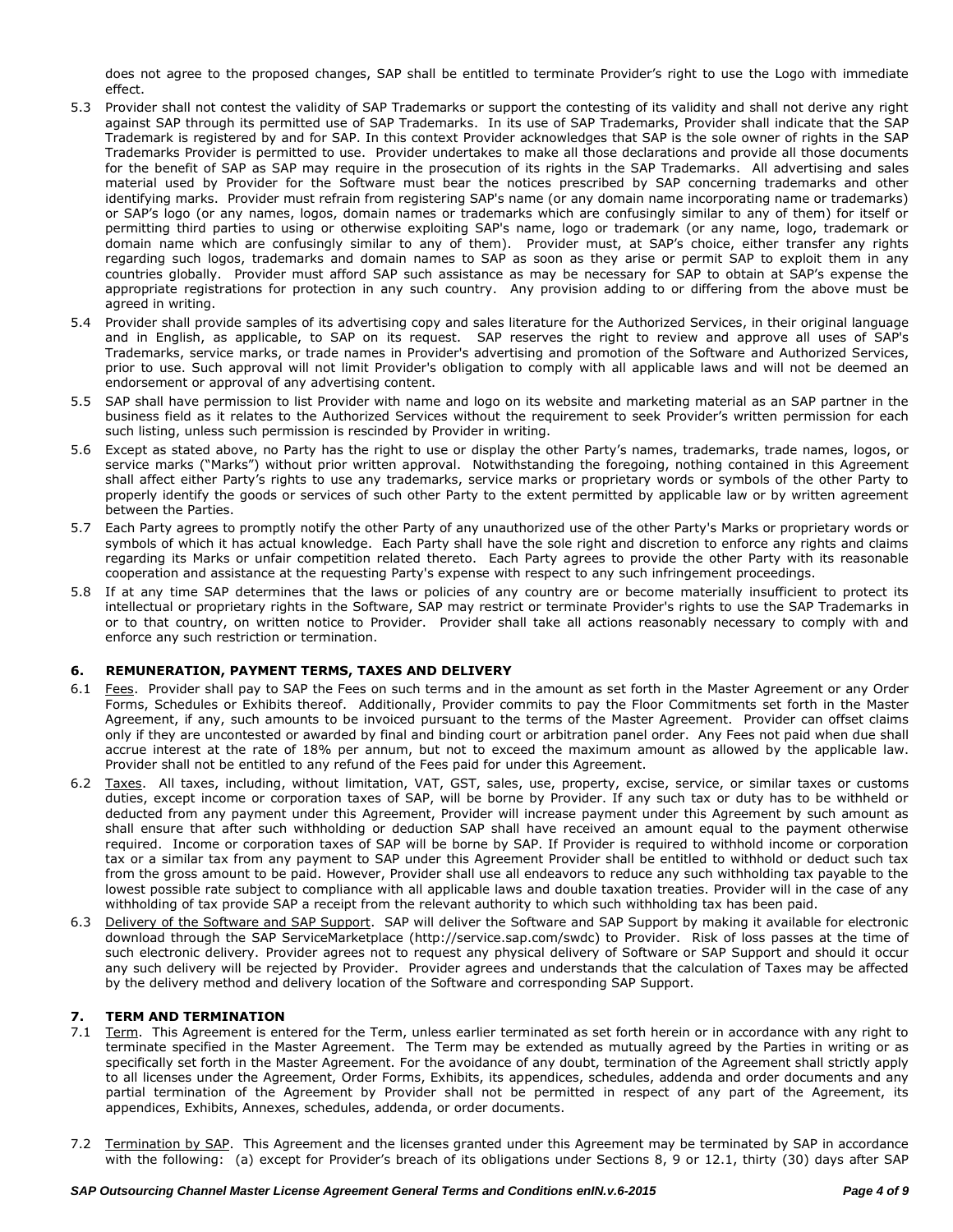gives Provider notice of Provider's breach of any provision of the Agreement including more than thirty (30) days delinquency in Provider's payment of any money due hereunder, unless Provider has cured such breach during such thirty (30) day period; (b) immediately if (1) Provider commences negotiations with one or more of its creditors with a view to rescheduling major parts of its indebtedness or (2) Provider files for bankruptcy, has a petition for bankruptcy filed on its behalf which is not dismissed within sixty days of filing, becomes insolvent, or makes an assignment for the benefit of creditors; and/or (3) Provider breaches any of its obligations under Sections 8, 9 and/or 14.1 [Intellectual Property Ownership, Confidentiality, Assignment].

- 7.3 Termination by Provider. This Agreement may be terminated by Provider in accordance with the following: (a) except for SAP's breach of its obligations under Sections 8 or 9, thirty (30) days after Provider gives SAP notice of SAP's breach of any provision of the Agreement, unless SAP has cured such breach during such thirty (30) day period; (b) immediately if (1) SAP commences negotiations with one or more of its creditors with a view to rescheduling major parts of its indebtedness or (2) SAP files for bankruptcy, has a petition for bankruptcy filed on its behalf which is not dismissed within sixty days of filing, becomes insolvent, or makes an assignment for the benefit of creditors; and/or (3) SAP breaches its obligations under Sections 8 and/or 9 [Intellectual Property Ownership, Confidentiality].
- 7.4 Termination for change of control. This Agreement may be terminated immediately by SAP upon written notice to Provider if Provider comes under direct or indirect control of any entity competing with SAP. If before such change Provider has informed SAP of such potential change of control without undue delay, the Parties agree to discuss solutions on how to mitigate such termination impact on Customer, such as stepping into the Customer contract by SAP or by any other Affiliate of Provider or any other form of transition to a third party provider.
- 7.5 Duties upon termination and surviving terms. Upon any termination hereunder and subject to any Wind Down set forth in the Section "Term and Termination" of the Master Agreement, Provider and its Affiliates shall (i) immediately cease acquiring new Customers and marketing the Software as part of the Authorized Services under this Agreement; (ii) immediately cease Use of all SAP Materials and Confidential Information; (iii) ensure that each Customer ceases Use of all SAP Materials and SAP Confidential Information; and (iv) within thirty (30) days after any termination, irretrievably destroy or upon SAP's request deliver to SAP all copies of all SAP Materials and Confidential Information in every form, except to the extent it is legally required to keep such materials for a longer period in which case such return or destruction shall occur at the end of such period. Provider agrees to certify in writing to SAP that it and each of its Affiliates has performed the foregoing. Notwithstanding the foregoing, Sections 1, 6, 7, 8.1, 8.3-8.8, 9, 10.2, 11, 12, 14.5, 14.6, 14.7 and 14.9 shall survive any termination.
- 7.6 Effect of Termination. In the event of any termination hereunder (i) Provider shall not be entitled to any refund of any payments made by Provider; (ii) any outstanding Fees (including any portion of the Floor Commitments) already invoiced or due prior to the termination of the Agreement remain or become immediately due and payable; (iii) except in case of a termination in accordance with Section 7.3 by Provider, any Fees which are unpaid by the Provider (based on the Fees payable for the Term as set forth in the Master Agreement) will become immediately due and payable, including any unfulfilled Floor Commitments for any Contract Year completed or commenced prior to the effective date of the termination.

### **8. INTELLECTUAL PROPERTY OWNERSHIP**

- 8.1 Software Ownership and Limited Rights. The Software, SAP Materials, and all Intellectual Property Rights embodied in the foregoing, shall be the sole and exclusive property of SAP, SAP SE or its SAP Affiliates , or its or their licensors, subject to any rights expressly granted to Provider in Section 8 hereof. Except for Modifications and Add-ons authorized under this Agreement, Provider is not permitted to create derivative works of the Software or SAP Materials. Any such unauthorized works developed by Provider, and any Intellectual Property Rights embodied therein, shall be the sole and exclusive property of SAP, SAP SE or any of its SAP Affiliates, as applicable, and Provider hereby assigns all rights in them (including moral rights) to such SAP entity. To the extent Intellectual Property Rights are not eligible to be transferred by operation of the law, SAP, SAP SE or any of its SAP Affiliates shall be granted exclusive rights to use to the widest extent lawfully possible. All rights in and to the Software and SAP Materials not expressly granted in this Agreement are reserved by SAP. Provider shall use commercially reasonable efforts to ensure that no Customer is violating the terms of its Customer Service Agreement, including without limitation ensuring that the use of the Software by its Customers has not exceeded the agreed Licensed Level. In the event Provider becomes aware that any Customer is violating its Customer Service Agreement in relation to the Software or any SAP Materials, Provider shall promptly notify SAP of such. Provider shall reasonably cooperate with SAP to enforce the terms of any such Customer Services Agreement with a Customer.
- 8.2 Modifications and Add-ons. Subject to the licensing of the required development rights under separate agreement, Provider shall be entitled to develop Modifications and Add-ons for the Software and shall be permitted to Use Modifications and Add-Ons with the Software in accordance with the license grant to the Software set forth in Section 3.1 herein. Provider shall promptly notify SAP if and when Provider is planning to develop Modifications or Add-ons to the Software. The notification provided by Provider shall include a high level description of the intended functionality and of the timeframe planned for such development. In addition, any Modifications or Add-ons must not i) unreasonably impair, degrade or reduce the performance or security of the Software; ii) enable the bypassing or circumventing of SAP license restrictions and/or provide users with access to the Software to which such users are not directly licensed; and/or iii) permit mass data or metadata extraction from an SAP software to a non-SAP software for the purpose of replacing the Software as the data's system of record. With regards to the aforementioned item iii), Provider shall refer any Customer requiring such information to SAP.
- 8.3 Modifications. The ownership of Modifications, and any Intellectual Property Rights embodied therein, shall vest in SAP, SAP SE or the applicable SAP Affiliate. Provider irrevocably assigns to SAP all Provider's rights, title and interest ("Assigned Intellectual Property Rights") in and to the Modifications, including the right to register or file proprietary rights based on the Modifications. Provider further agrees to provide to SAP promptly upon the SAP's request all pertinent facts and documents relating to such Modifications, and to perform promptly such lawful acts and to sign promptly such further applications, assignments, statements, and other lawful documents as SAP may reasonably request to effectuate fully this assignment. Provider hereby grants SAP a worldwide, non-exclusive, fully paid up, royalty free, perpetual and irrevocable license to any Provider contributed Intellectual Property Rights in any Provider Background Materials contained in the Modifications to make, have made, use, reproduce, display, distribute, create derivative works of, lease, sell, offer for sale, import, export or otherwise transfer through standard tiers of distribution such Provider Background Materials (a "Full License"), provided that such Provider Background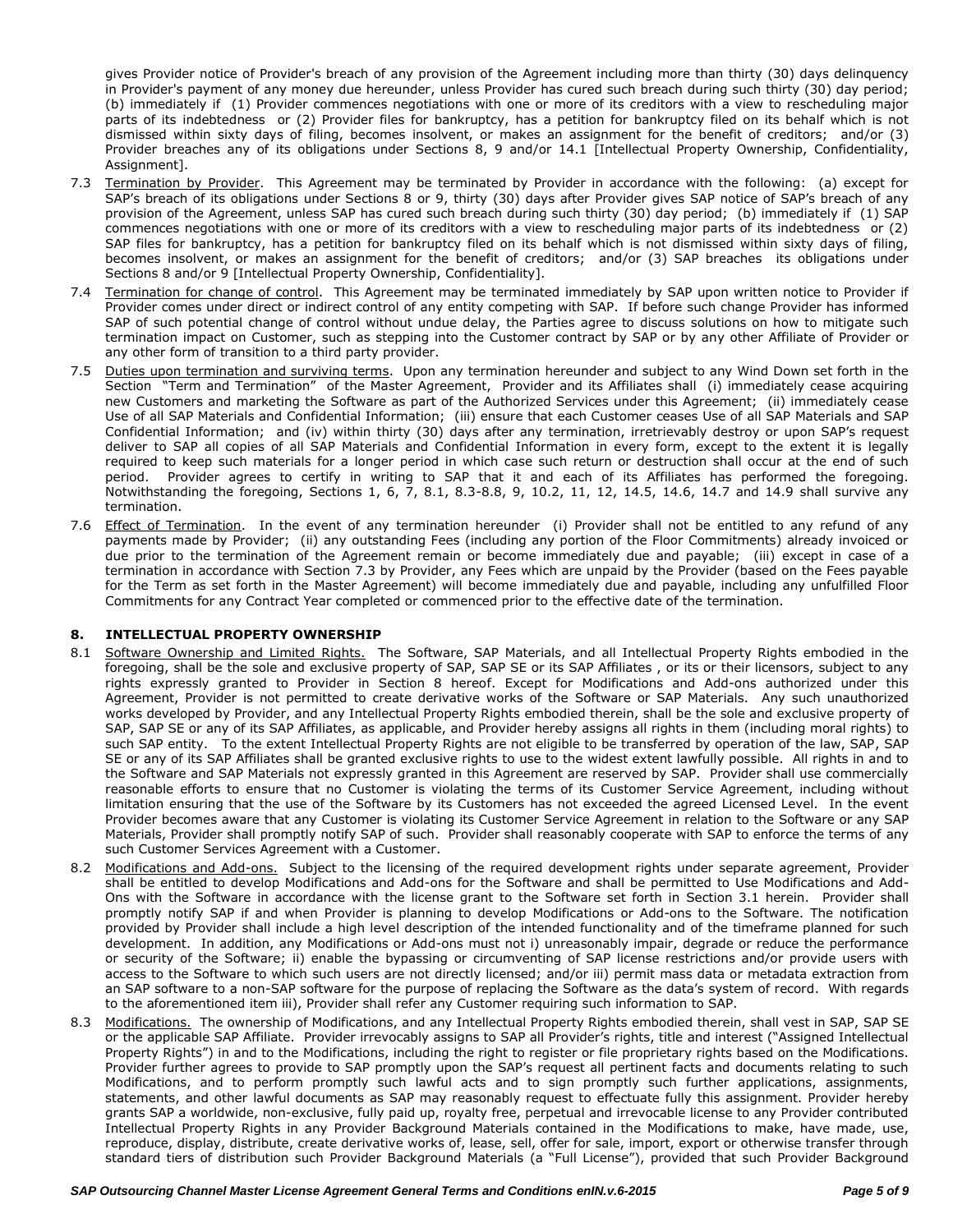Materials are used only in connection with the Modification or derivative works thereof. Subject to the extent of Provider's rights therein, Provider further grants SAP a Full License to any third-party materials incorporated in the Modification. To the extent Provider does not have sufficient rights to grant SAP a Full License to such third party materials, Provider covenants to use its best efforts to procure such rights for SAP in and to the third party materials incorporated in such Modifications.

- 8.4 Add-ons. The ownership of the Add-ons developed by Provider shall vest in Provider or the Customer as provided in the Customer Services Agreement subject to SAP's rights in and to the Software. Provider may copy and may include Redistributable Files in Add-ons. Any Provider created Add-ons that contain Redistributable Files must not be made (directly or indirectly) subject to an Excluded License. In the event Provider distributes or makes available Add-ons to third parties, Provider will indemnify SAP, SAP SE and their affiliated companies against any and all claims brought against them (individually or jointly) arising from Licensee's development and distribution of such Provider Add-on. In exchange for the right to develop Add-ons under this Agreement, Provider covenants not to assert any Intellectual Property Rights in Add-ons created by Provider against any SAP product, service, or future SAP development.
- 8.5 Reverse Engineering, Source Code. Provider shall not disassemble, reverse engineer or decompile, nor otherwise create or attempt to create the source code from the object code of the Software or SAP Materials in any manner, unless such action is indispensable in order to obtain information necessary to achieve interoperability of the Software with an independently created computer program and Provider has not been provided such information, despite a written request, within a reasonable period of time. Information obtained through such action may not be used for purposes other than to achieve interoperability, and may not be given to third parties, unless this is necessary to establish interoperability, in particular is not to be used for the development, creation or marketing of programs similar to the Software. If Provider wishes to exercise any right to reverse engineer to ensure interoperability in accordance with applicable law, Provider shall first provide written notice to SAP and permit SAP, at its option, to make an offer to provide information and assistance reasonably required to ensure interoperability of the Software with other products for a fee to be mutually agreed upon (if any).
- 8.6 Except to the extent explicitly specified in this Section 8 or a written separate agreement between the Parties, nothing in this Agreement shall be construed, whether by implication, estoppel or otherwise, to transfer ownership rights in, or grant license rights to Background Materials to the other Party.
- 8.7 Feedback. During the course of this Agreement, Provider agrees to provide and SAP will solicit Provider's input regarding Software, products, services, business or technology plans, including, without limitation, comments or suggestions regarding the possible creation, modification, correction, improvement or enhancement of software, products and/or services, or input as to whether Provider believes SAP's development direction is consistent with their own business and IT needs, the technology marketplace in general, and the like (collectively "Feedback"). Provider acknowledges and agrees that any information disclosed by SAP during discussions related to Feedback shall be considered SAP Confidential Information and shall be protected from disclosure in accordance with the terms of this Agreement. In order for SAP to utilize such Feedback, Provider grants to SAP a non-exclusive, perpetual, irrevocable, worldwide, royalty-free license, with the right to sublicense to SAP's licensees and customers, under all relevant Provider intellectual property rights, to use, publish, and disclose such Feedback in any manner SAP chooses and to display, perform, copy, make, have made, use, sell, and otherwise dispose of SAP's and its sub-licensees' products or services embodying Feedback in any manner and via any media SAP chooses, without reference to the source. SAP shall be entitled to use Feedback for any purpose without restriction or remuneration of any kind with respect to Provider and/or its representatives. Provider acknowledges that the information related to Software or SAP, products, services, business or technology plans, disclosed to it under this Agreement, is only intended as possible strategies, developments, and functionalities of the SAP products or services and is not intended to be binding upon SAP to any particular course of business, product strategy, and/or development.
- 8.8 The Parties recognize that either Party has the right to develop independently software that would compete with the other Party's software without use of any Confidential Information disclosed to such other Party hereunder. Further, either Party shall be free to use for any purpose the residuals resulting from access to or work with confidential information disclosed hereunder. The term "residuals" means information in non-tangible form, which may be retained inadvertently in the unaided memory by persons who have had access to the confidential information, including ideas, concepts, know-how or techniques contained herein, so long as such persons have not studied the information for the purpose of replicating the same from memory. Neither Party shall have any obligation to limit or restrict the assignment of such persons or to pay product fees for any work resulting from the use of residuals. However, the foregoing shall not be deemed to grant to either Party a license under the other Party's copyrights or patents.

# **9. CONFIDENTIALITY**

- 9.1. Use of Confidential Information. Confidential Information shall not be reproduced in any form except as required to accomplish the intent of this Agreement. Any reproduction of any Confidential Information of the other Party shall remain the property of the disclosing Party and shall contain any and all confidential or proprietary notices or legends which appear on the original. With respect to the Confidential Information of the other Party, each Party: (a) shall take all Reasonable Steps (defined below) to keep all Confidential Information strictly confidential; and (b) shall not disclose any Confidential Information of the other Party to any person other than its bona fide individuals whose access is necessary to enable Provider and Customers to exercise their rights and meet their obligations hereunder. To the extent that Customers or third parties are provided access to SAP Confidential Information, such access shall be subject to confidentiality terms that are at least as restrictive as those set forth here. As used herein "Reasonable Steps" means those steps the Receiving Party takes to protect its own similar proprietary and confidential information, which shall not be less than a reasonable standard of care. Confidential Information of either Party disclosed prior to execution of this Agreement shall be subject to the protections afforded hereunder and neither Party shall use the other Party's Confidential Information for any purpose other than in connection with the Parties' performance under this Agreement.
- 9.2 Exceptions. The above restrictions on the use or disclosure of the Confidential Information shall not apply to any Confidential Information that: (a) is independently developed by the Receiving Party without reference to the Disclosing Party's Confidential Information, or is lawfully received free of restriction from a third party having the right to furnish such Confidential Information; (b) has become generally available to the public without breach of this Agreement by the Receiving Party; (c) at the time of disclosure, was known to the Receiving Party free of restriction; or (d) the Disclosing Party agrees in writing is free of such restrictions.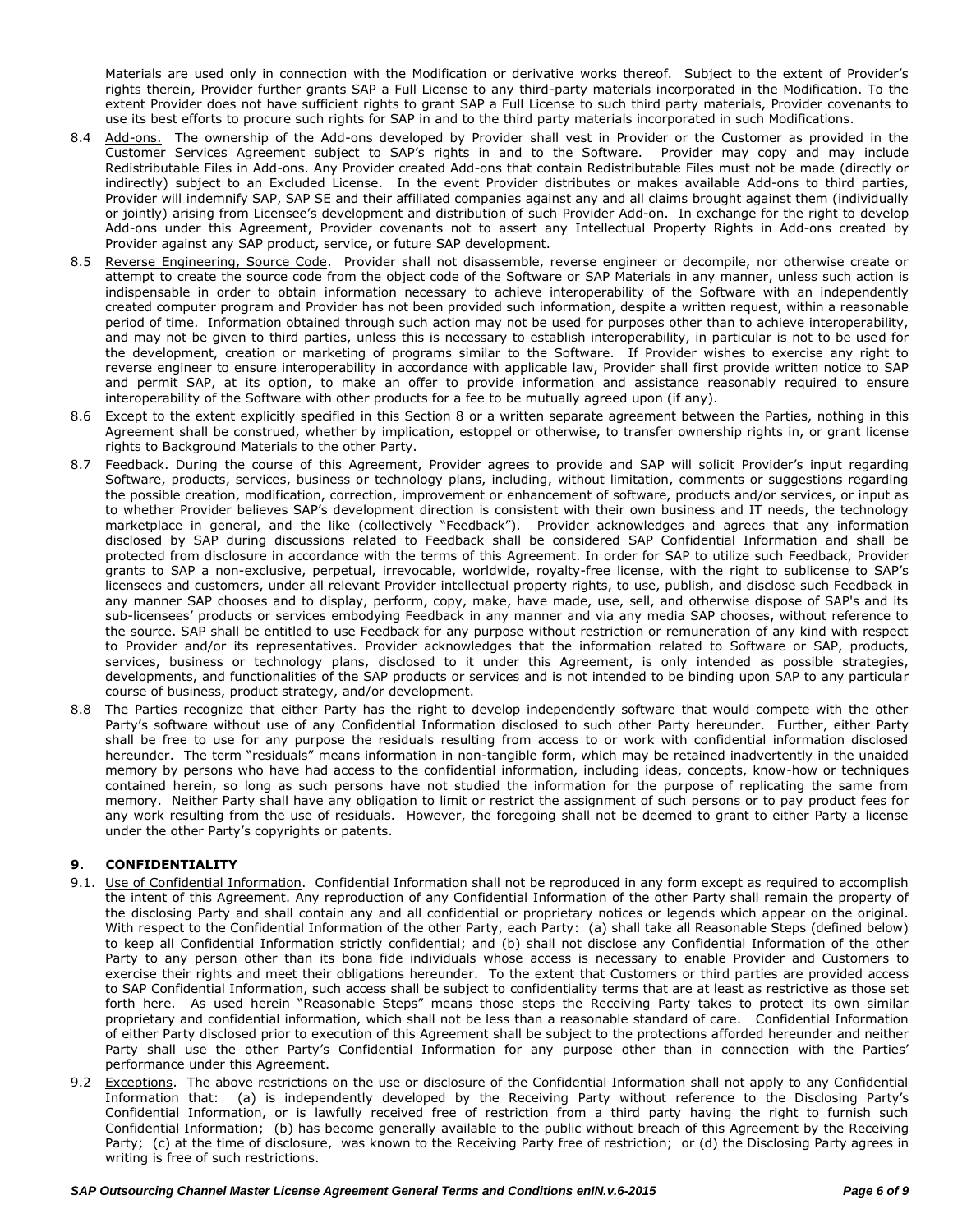- 9.3 Confidential Terms and Conditions. In addition to the foregoing limitations, neither Party shall disclose the terms or conditions of this Agreement without the prior written approval of the other Party (other than to those of the Party's Representatives who must know such information in order for the Party to perform under the Agreement or enforce its rights hereunder). As used herein, "Representatives" shall mean (i) employees of Receiving Party; (ii) attorneys, accountants, or other professional business advisors; and, additionally, (iii) employees of SAP and/or any of the SAP Affiliates, and (iv) employees of any entity who are directly involved in the performance of obligations under this Agreement. The Receiving Party shall be responsible for any breach of the terms of this Agreement caused by its Representatives.
- 9.4 In the event that the Receiving Party or any of its Representatives are requested pursuant to, or required by, applicable law or regulation or by legal process to disclose any Confidential Information or any other information concerning the Disclosing Party, this Agreement, or the Parties' performance hereunder, the Receiving Party shall provide the Disclosing Party with prompt notice of such request or requirement in order to enable the Disclosing Party (i) to seek an appropriate protective order or other remedy; (ii) to consult with the Receiving Party with respect to the Disclosing Party's taking steps to resist or narrow the scope of such request or legal process; or (iii) to waive compliance, in whole or in part, with the terms of this Agreement. In the event that such protective order or other remedy is not obtained in a timely manner, or the Disclosing Party waives compliance, in whole or in part, with the terms of this Agreement, the Receiving Party or its Representative shall use commercially reasonable efforts to disclose only that portion of the Confidential Information which is legally required to be disclosed and to require that all Confidential Information that is so disclosed will be accorded confidential treatment.
- 9.5 Publicity. Neither party shall use the name of the other party in publicity, advertising, or similar activity, without the prior written consent of the other, except that Provider agrees that SAP may use Provider's name in customer listings or, at times mutually agreeable to the parties, as part of SAP's marketing efforts (including without limitation reference calls and stories, press testimonials, site visits, SAPPHIRE participation). SAP will make reasonable efforts to avoid having the reference activities unreasonably interfere with Provider's business.

## **10. PERFORMANCE WARRANTY**

- 10.1 Warranty. SAP warrants that the Software will substantially conform to the specifications contained in the Documentation for twelve (12) months following delivery of the Software. The warranty shall not apply: (i) if the Software is not used in accordance with the Documentation; or (ii) if the nonconformance is caused by a Modification or Add-on (other than a Modification or Add-on made by SAP and which is provided through SAP Support or under warranty), Provider, Third Party Software or any software not provided by SAP. SAP does not warrant that the Software will operate uninterrupted or that it will be free from minor defects or errors that do not materially affect such performance, or that the applications contained in the Software are designed to meet all of Provider's business requirements. Provided Provider notifies SAP in writing with a specific description of the Software's nonconformance within the warranty period and SAP validates the existence of such nonconformance, SAP will, at its option: (a) repair or replace the nonconforming Software, or (b) refund the license fees paid for the applicable nonconforming Software in exchange for a return of such nonconforming Software. This is Provider's sole and exclusive remedy under this warranty. Provider is not entitled to imply any representation, warranty, undertaking, or guarantee, including, but not limited to, in any other published SAP description or advertisement of the Software, except to the extent that SAP has expressly confirmed such in writing.
- 10.2 Express Disclaimer. SAP AND ITS LICENSORS DISCLAIM ALL OTHER WARRANTIES EXPRESS OR IMPLIED, INCLUDING WITHOUT LIMITATION, ANY IMPLIED WARRANTIES OF MERCHANTABILITY OR FITNESS FOR A PARTICULAR PURPOSE EXCEPT TO THE EXTENT THAT ANY WARRANTIES IMPLIED BY LAW CANNOT BE VALIDLY WAIVED.
- 10.3 Provider shall notify SAP in writing of any nonconformance in sufficient detail for SAP to analyze the claimed nonconformance. Provider shall give commercially reasonable assistance to SAP in analyzing and remediating any nonconformity.

### **11. THIRD PARTY CLAIMS**

- 11.1 Indemnification by SAP.
	- (a) SAP shall defend Licensee against claims brought against Provider in the Territory where such claim (i) is brought by a third party owner of the intellectual property giving rise to the claim and (ii) alleges that Provider's distribution of the Software in accordance with the terms and conditions of this Agreement constitutes a direct infringement or misappropriation of a patent claim(s), copyright, SAP trademark or trade secret rights. SAP will pay damages finally awarded against Provider (or the amount of any settlement SAP enters into) with respect to such claims provided that:
		- 1. Provider notifies SAP in writing of any such alleged claim without undue delay, and
		- 2. Provider authorizes SAP to have sole control over the defense or settlement any such claim,
		- 3. Provider cooperates fully in the defense of such claim and provides SAP with all relevant information and reasonable support, and
		- 4. Provider shall not undertake any action in response to any infringement, or alleged infringement, of the Software that is prejudicial to SAP's rights.

SAP expressly reserves the right to cease such defense of any claim(s) in the event the Software is no longer alleged to infringe or misappropriate, or is held not to infringe or misappropriate, the third party's rights.

- (b) SAP shall have no obligation under this Section 11.1 if the claim results from (i) Software or Documentation that has been altered by anyone other than SAP or (ii) failure to use a New Release promptly made available by SAP if such infringement or misappropriation could have been avoided by use of the New Release, or (iii) unlicensed activities. Further, SAP shall have no obligation under this Section 11.1 for a claim which could have been avoided (i) if the Provider had not used the Software or SAP Materials in combination or conjunction with any software, data or systems not provided by SAP; or (ii) if the Provider (or its Customer or End User) had not acted outside the scope of the licensed rights under this Agreement.
- (c) If an infringement or misappropriation of the intellectual property rights of a third party by the Software in accordance with Section 11.1(a) above is alleged or, in the reasonable opinion of SAP, an infringement or misappropriation of the intellectual property rights of a third party is likely to occur or be alleged, SAP may, at its discretion: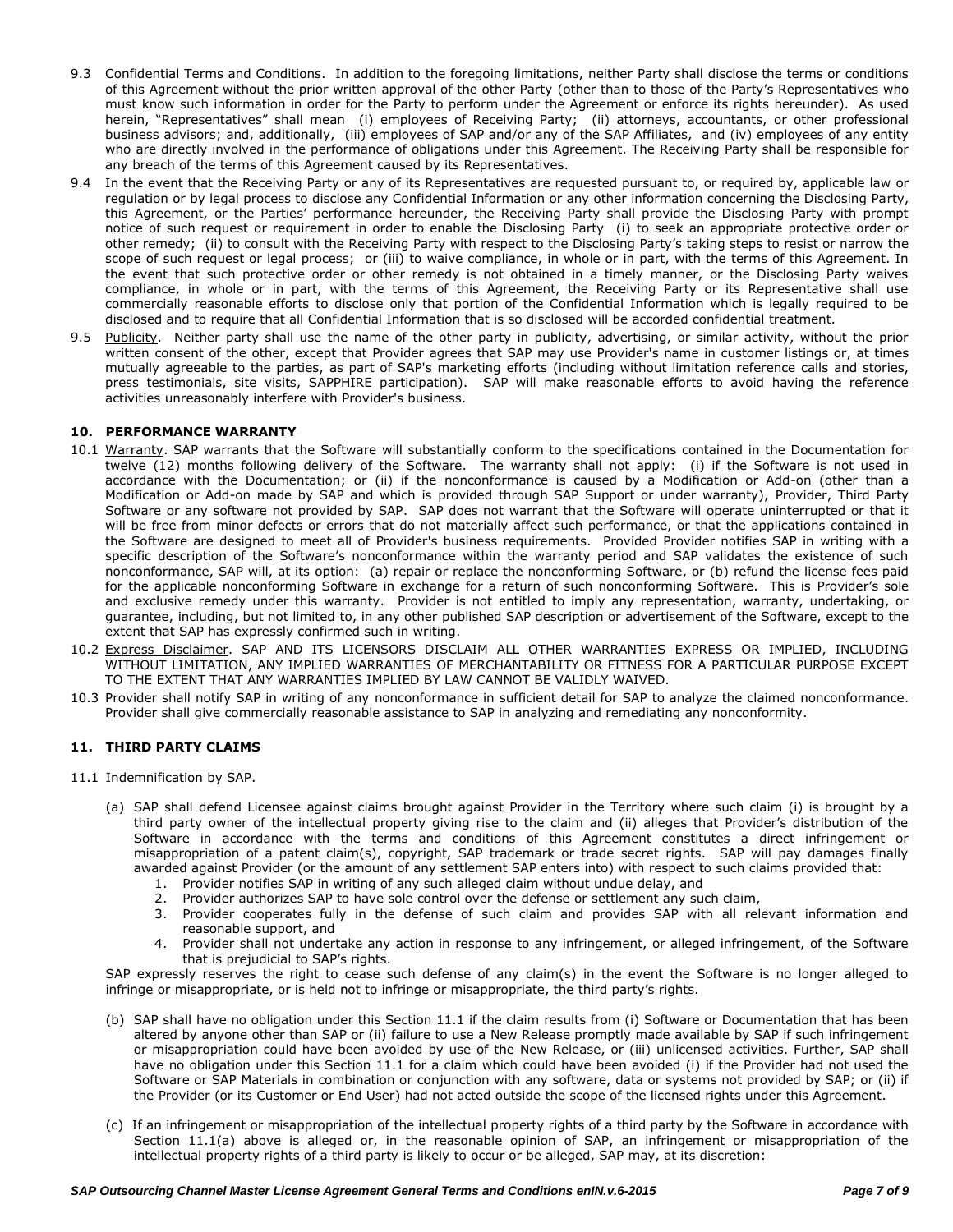- (i) procure for Provider the continued right to use the Software at no additional charges to Provider, or
- (ii) modify the Software or substitute alternative substantially equivalent non-infringing programs and supporting Documentation for the Software, or
- (iii) if none of the foregoing alternatives can be achieved at a reasonable cost, SAP may terminate the Agreement and refund the prices paid by Provider less an appropriate amount covering the period of actual use of the Software by the Provider.
- (d) THE PROVISIONS OF SECTION 11.1 STATE THE SOLE, EXCLUSIVE AND ENTIRE LIABILITY AND OBLIGATION OF SAP TO PROVIDER, AND PROVIDER'S SOLE REMEDY WITH RESPECT TO ANY CLAIMS OF INFRINGEMENT OF THIRD PARTY INTELLECTUAL PROPERTY RIGHTS THAT MAY ARISE RELATED IN ANY WAY TO THE SOFTWARE, SAP MATERIALS, BUNDLED PRODUCTS, CLOUD SERVICES OR DOCUMENTATION. The liability limitations contained in Section 12 below shall apply to all claims made under Section 11.1.
- 11.2 Indemnification by Provider. If an action is brought against SAP by a third party arising from (a) any taxes and related costs, interest and penalties paid or payable by SAP, (b) Provider's representations not authorized by SAP, (c) Provider's breach of this Agreement, including but not limited to: (i) any breach or violation of applicable export laws or regulations; or (ii) action in excess of Provider's authority hereunder and arising out of any claims by any Customers or End Users; or (d) Provider's failure to comply with the terms of the Customer Service Agreement, (e) any agreement between Provider and its distributors, resellers or Customers, (f) a claim that any Provider Confidential Information infringes, misappropriates or violates any patent, copyright or trademark of any third party or Provider's combining (or its authorizing others to combine) the Software with any products not provided by SAP, or (g) a third party's assertion that Provider acted as SAP's agent or otherwise on its behalf, then Provider shall defend SAP, at Provider's expense, and shall pay any settlement amounts Provider authorizes and all damages, costs and attorneys' fees finally awarded against SAP in the action. Provider shall indemnify and hold harmless SAP from any damages and costs SAP incurs as a consequence of any infringement of intellectual property rights of third parties caused by any of the circumstances set forth in this Section or the use of the Software not in accordance with this Agreement.

## **12. EXCLUSIONS AND LIMITATIONS OF LIABILITY**

- 12.1 Provider's Remedies. Provider's sole and exclusive remedies for any damages or loss in any way connected with the Software or SAP Support furnished by SAP and its licensors, including due to SAP's negligence or breach of any other duty, shall be, at SAP's option: (i) to bring the performance of the Software into substantial compliance with the functional specifications; (ii) reperformance of SAP Support; or (iii) return of an appropriate portion of any payment made by Provider with respect to the applicable portion of the Software or SAP Support.
- 12.2 Not Responsible. SAP and its licensors will not be responsible under this Agreement (i) if the Software is not used in accordance with the Documentation; or (ii) if the defect is caused by Provider or Customer, a Modification or Add-on, thirdparty software, or third party database. SAP AND ITS LICENSORS SHALL NOT BE LIABLE FOR ANY CLAIMS OR DAMAGES ARISING FROM INHERENTLY DANGEROUS USE OF: (a) THE SOFTWARE AND/OR (b) THIRD-PARTY SOFTWARE LICENSED HEREUNDER.
- 12.3 Limitation of Liability. UNDER NO CIRCUMSTANCES SHALL SAP OR ITS LICENSORS OR PROVIDER BE LIABLE TO EACH OTHER OR ANY OTHER PERSON OR ENTITY FOR AN AMOUNT OF DAMAGES, IN THE AGGREGATE, IN EXCESS OF THE LESSER OF One Crore Rupee (INR 10,000,000) OR THE LICENSE FEES PAID UNDER THE AGREEMENT IN THE TWELVE (12) MONTHS PRECEDING THE DATE IN WHICH THE CLAIM ARISES OR (B) IN ANY AMOUNT FOR SPECIAL, INCIDENTAL, CONSEQUENTIAL, OR INDIRECT DAMAGES, LOSS OF GOOD WILL OR BUSINESS PROFITS, WORK STOPPAGE, DATA LOSS, COMPUTER FAILURE OR MALFUNCTION, OR EXEMPLARY OR PUNITIVE DAMAGES.
- 12.4 Exclusions. THE LIMITATIONS AND EXCLUSIONS IN SECTION 12.3 SHALL NOT APPLY TO (i) CASES OF GROSS NEGLIGENCE OR MALICIOUS INTENT (ii) UNAUTHORIZED USE OR DISCLOSURE OF CONFIDENTIAL INFORMATION (iii) FEES OWED UNDER THIS AGREEMENT OR (iv) CLAIMS PURSUANT TO SECTION 11.2.
- 12.5 Severability of Actions. IT IS EXPRESSLY UNDERSTOOD AND AGREED THAT EACH AND EVERY PROVISION OF THIS AGREEMENT WHICH PROVIDES FOR A LIMITATION OF LIABILITY, DISCLAIMER OF WARRANTIES, OR EXCLUSION OF DAMAGES IS INTENDED BY THE PARTIES TO BE SEVERABLE AND INDEPENDENT OF ANY OTHER PROVISION AND TO BE ENFORCED AS SUCH.

### **13. PROVIDER COMPLIANCE**

- 13.1 Provider shall conduct its operations at all times in strict compliance with all applicable anticorruption laws including the US Foreign Corrupt Practices Act (FCPA), the U.K Bribery Act 2010, and SAP's then current local SAP Provider Code of Business Conduct. Such obligation shall also apply to the Provider´s subcontractors, Affiliates, resellers and distributors. If Provider has in place or adopts policies which establish similar standards to the SAP Code of Business Conduct, Provider may comply with its own policies to fulfil the requirements of this Section.
- 13.2 Provider shall not obtain on SAP´s behalf or provide to SAP any information which is not legally available in the Territory, or which is procurement-sensitive, proprietary, or classified, where there is reason to believe that possession of such information is unauthorized, illegal, or unethical.
- 13.3 Provider shall not make, offer or promise any payments or gifts directly or indirectly to any employee of potential Customers or End Users. Any business entertainment offered to potential Customers must comply with the spirit and letter of the limits established in the relevant then current local SAP Code of Business Conduct.
- 13.4 Provider represents and warrants to SAP that Provider and any other person acting on the Provider`s behalf have not directly or indirectly paid, offered or promised to pay, or authorized the payment of, and will not directly or indirectly pay, offer or promise to pay, or authorize the payment of any monies or gifts or anything of value to any employee or representative of a Customer or prospect, or government official or employee, political party official or candidate, or officer or employee of any public international organization (or an immediate family member of such persons) for the purpose of influencing their acts or decisions in order to secure or retain business on behalf of SAP.
- 13.5 Provider represents and warrants that it is not listed by any government agency as debarred, suspended, or proposed for suspension or debarment or otherwise ineligible for government procurement programs. Provider certifies that neither it nor its